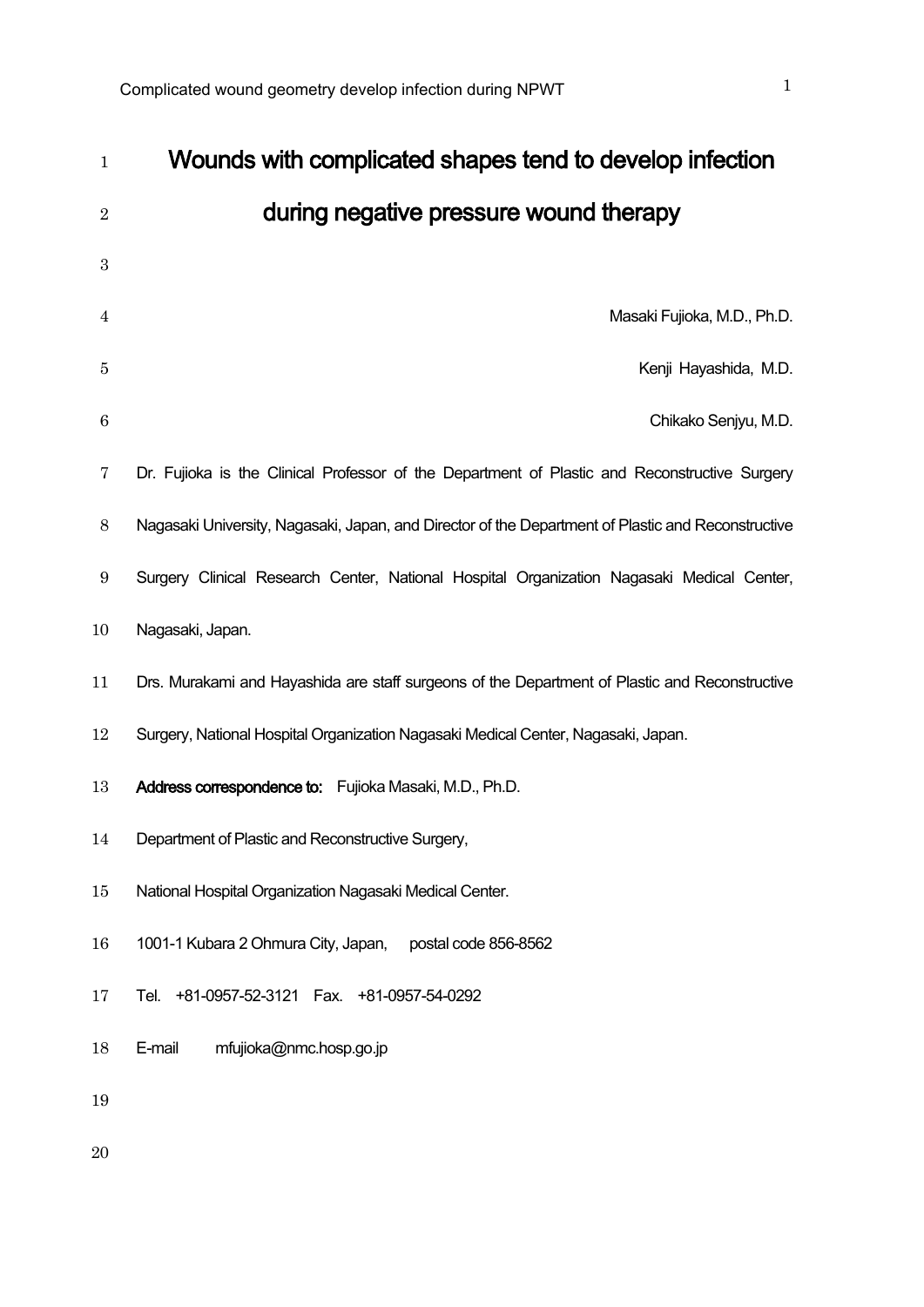| $\mathbf{1}$     | <b>Abstract</b>                                                                                         |
|------------------|---------------------------------------------------------------------------------------------------------|
| $\sqrt{2}$       | <b>Introduction:</b> While negative pressure wound therapy (NPWP) has been shown to be useful, we       |
| $\boldsymbol{3}$ | felt that patients with wounds of complicated shapes were likely to develop infection during            |
| $\overline{4}$   | performing NPWT. We conducted an investigation to determine the factors of wound shape                  |
| $\bf 5$          | responsible for the occurrence of infection. Materials and Methods: A total of 55 patients with         |
| $\,6$            | wounds were treated using NPWT in our unit in 2011. Eight whose wounds formed a pocket, 7               |
| 7                | whose wounds were deep, and 40 whose wounds did not come under the above 2 types were                   |
| $8\,$            | eligible for this retrospective study. Results: Fifteen patients (27.3%) with NPWT showed a relapse     |
| $\boldsymbol{9}$ | of local infection. Six of the 8 patients (75.0%) in the wound with pocket group, 5 of the 7 (71.4%) in |
| 10               | the deep wound group, and 4 of the 40 (10.0%) in the other wounds developed infection. The wound        |
| 11               | infection development ratio of the wound with pocket and deep wound groups was significantly            |
| 12               | higher than that of the other wound group. Conclusion: Wounds with complicated shapes are more          |
| 13               | likely to develop infectious complications during the management of NPWT. More careful                  |
| 14               | observation is required when negative pressure therapy is used for wounds with a complicated            |
| 15               | shape.                                                                                                  |
| 16               |                                                                                                         |
| 17               | Highlights: Wounds with complicated shapes are likely to develop infection during                       |
| 18               | NPWT.                                                                                                   |
| 19               | Key words: Wounds with complicated shapes, wound infection, negative pressure wound therapy,            |
| 20               | vacuum-assisted closure therapy, wound geometry                                                         |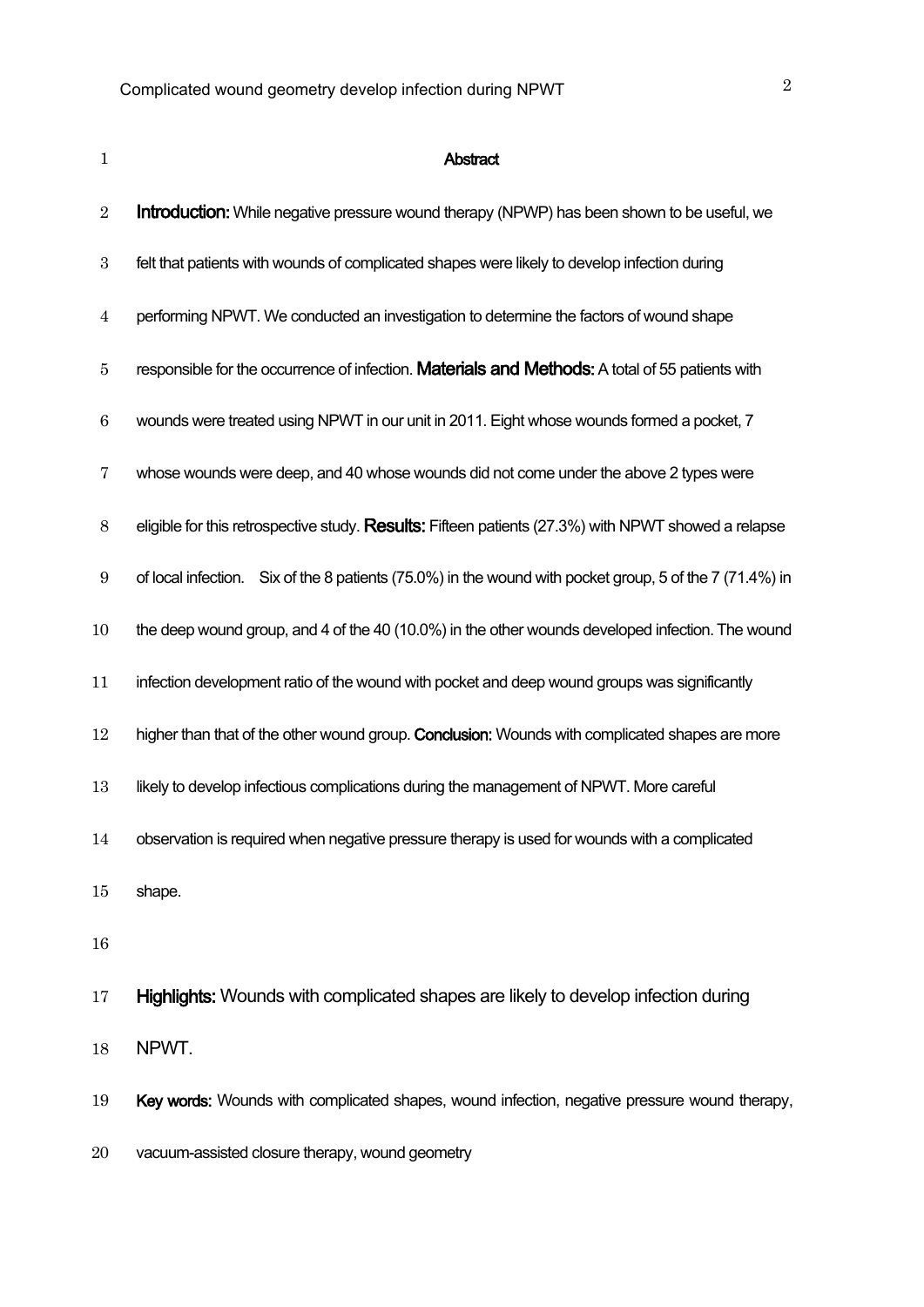- **Abbreviations** :
- Negative pressure wound therapy, NPWT
- 
- Acknowlegments:none.
- 
- Running head: Complicated wound geometry develop infection during NPWT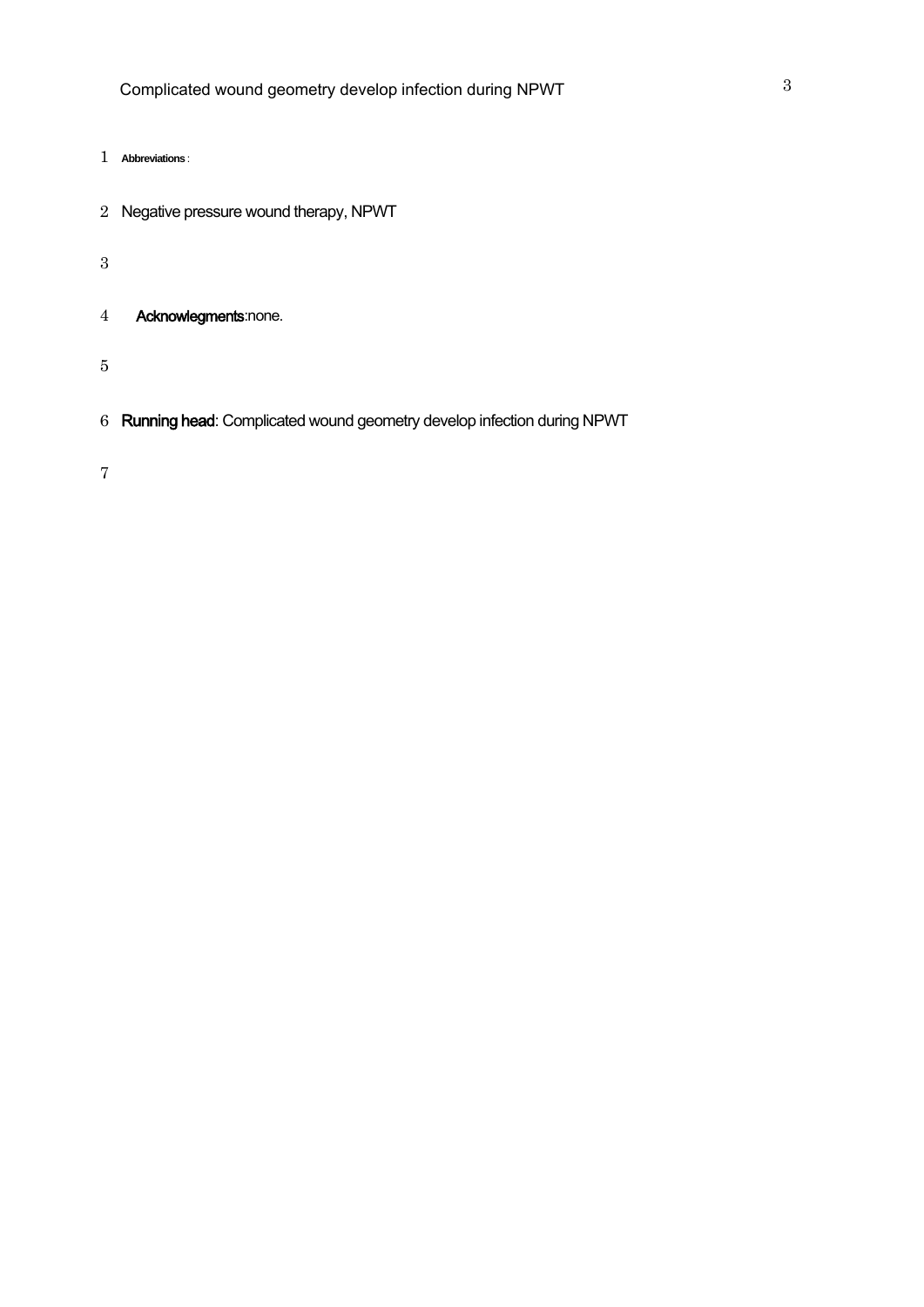| $\mathbf{1}$     | Introduction                                                                                     |
|------------------|--------------------------------------------------------------------------------------------------|
| $\overline{2}$   | Negative pressure wound therapy (NPWT) of infected wounds has recently gained popularity         |
| $\boldsymbol{3}$ | among various surgical specialties [1-3]. This system is based on the application of negative    |
| $\overline{4}$   | pressure by controlled suction to the wound surface. The effectiveness of the NPWT for           |
| $\overline{5}$   | microcirculation and the promotion of granulation tissue proliferation owing to removing         |
| $\boldsymbol{6}$ | excessive exudates, increasing blood flow, and decreasing bacterial colonization has been        |
| 7                | verified.<br>Thus, it has allowed uncomplicated wounds to heal quickly [4]. However, it          |
| 8                | sometimes leads to local wound infection, including: erythema, swelling, increased pain,         |
| $\boldsymbol{9}$ | exudates or pus, and fever, which can cause long-term distress for the patient, increase the     |
| 10               | hospitalization time, and, consequently, decrease the quality of life.  In our experience, we    |
| 11               | have seen an increased tendency of wounds with complicated shapes to develop infection           |
| 12               | during NPWT.                                                                                     |
| 13               | The present study investigates this by comparing patients who underwent NPWT with deep           |
| 14               | wounds, wounds with large pockets, and shallow wounds without pockets.                           |
| $15\,$           | <b>Patients and Methods</b>                                                                      |
| 16               | NPWT has been employed in our department since 2011 as a device to bridge the period between     |
| 17               | debridement and definite surgical closure in full-thickness wounds. A total of 575 patients with |
| 18               | wounds (acute wounds: 345, chronic wounds: 230) were treated in the Department of Plastic and    |
| 19               | Reconstructive Surgery, National Organization Nagasaki Medical Center, in 2011.<br>Of these      |
| $20\,$           | patients, 55 underwent negative pressure wound therapy using the Vacume-Assisted Closure         |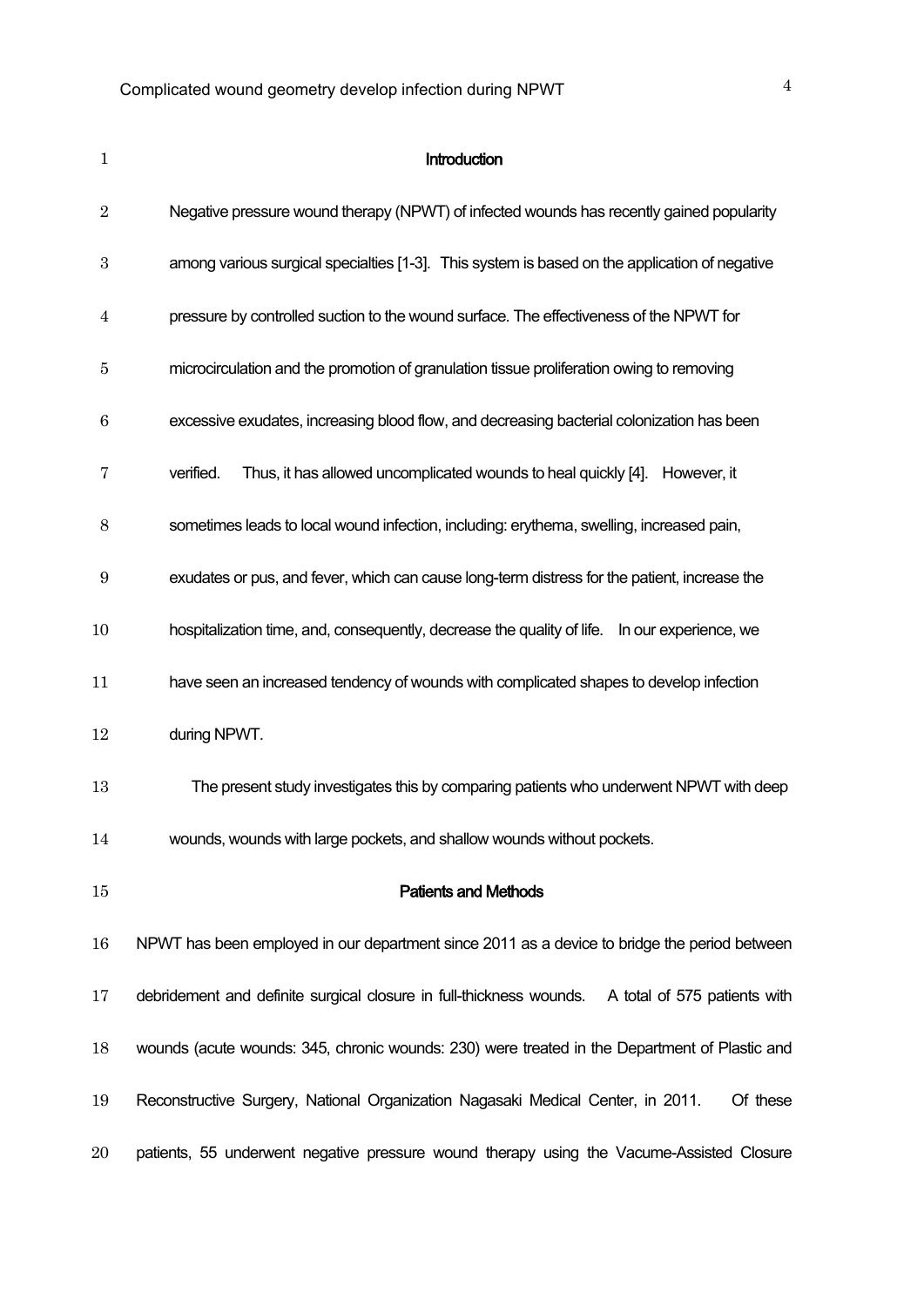| $\mathbf 1$      | System (V.A.C.ATS®, KCI Inc. San Antonio,TX, USA).<br>Wound diagnoses of patients who                     |
|------------------|-----------------------------------------------------------------------------------------------------------|
| $\sqrt{2}$       | received NPWT are shown in Figure 1.<br>All participants received surgical debridement, as well as        |
| $\boldsymbol{3}$ | nutrition and hemodynamic support. After debridement, cleansing and wet-to-dry dressing or                |
| $\overline{4}$   | continuous irrigation were performed for several days. After recognizing symptoms of infection            |
| $\bf 5$          | disappeared, subatmospheric pressure (125 mmHg below ambient) was applied and transmitted to              |
| 6                | the wound continuously using a pump. We used black foam. In cases wounds formed a pocket                  |
| 7                | with over-hanging skin, the form was not inserted to the pocket, but laid over the area of ulcer to stick |
| $8\,$            | the inner wall of pocket firmly each other.                                                               |
| 9                | The dressing foam was usually changed every 48 hours; however, this varied depending on the               |
| 10               | presence of infection. As no wounds showed inflammatory signs at the initiation of NPWT, no               |
| 11               | patients were administered antibiotics during NPWT use. The diagnosis of wound infection was              |
| 12               | based on the clinical signs and symptoms of the patient, including: erythema or skin discoloration,       |
| 13               | edema, warmth, induration, increased pain, purulent wound exudate, elevated temperature, and              |
| 14               | elevated white blood cell count.                                                                          |
| $15\,$           | Of these patients, 8 whose wounds formed a pocket with more than 1 cm of over-hanging skin                |
| 16               | (wound with pocket group), 7 whose wounds were deep, extending to the bone or penetrating into            |
| 17               | the muscle (deep wound group), and 40 whose shallow wounds were without a pockets (other                  |
| 18               | group) were eligible for this retrospective study (Figure 2).<br>In this study, wound with pocket group   |
| 19               | was defined as having a more than 1 cm of over-hanging skin to differentiate wounds with pocket           |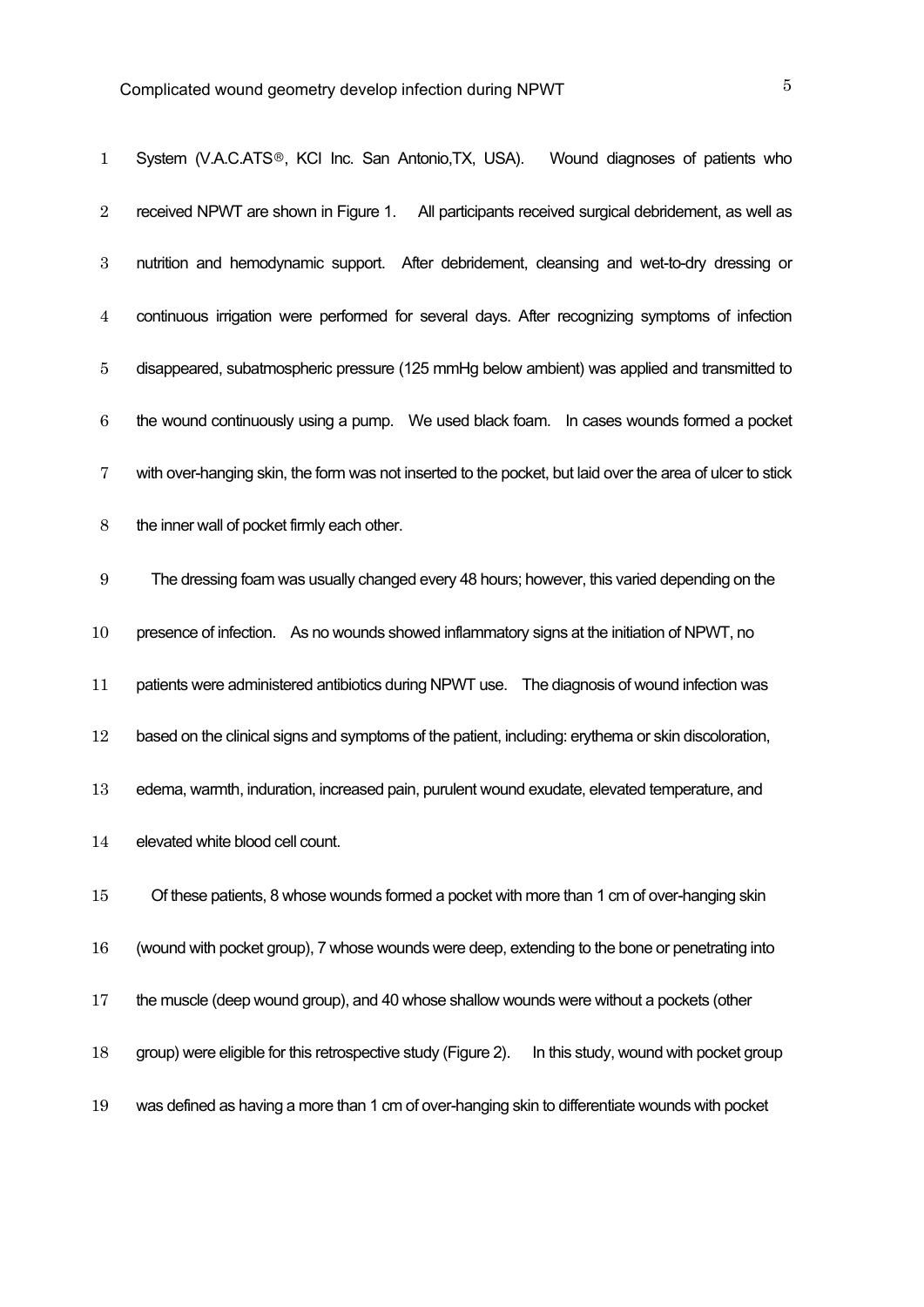| $\mathbf{1}$     | from those with thick rolled wound margin, but without undermining pocket All information was        |
|------------------|------------------------------------------------------------------------------------------------------|
| $\sqrt{2}$       | obtained from patients' medical records, examination, and interview at the first examination.        |
| $\,3$            | <b>Results</b>                                                                                       |
| $\overline{4}$   | Fifteen of the 55 patients (27.3%) with NPWT showed a relapse of local infection. Patients           |
| 5                | developing infection ranged in age from 31 to 84 years (mean age, 57.5 years), and patients without  |
| $\boldsymbol{6}$ | infection ranged in age from 8 to 95 years (mean age, 51.5 years) (no significant difference,        |
| 7                | Wilcoxon rank sum test).<br>The etiology of wounds in patients with and without wound infection is   |
| 8                | There was no significant difference between the groups for each cause of<br>shown in Table 1.        |
| $\boldsymbol{9}$ | wound (p>0.05, Chi-square test). The locations of wounds in patients with and without wound          |
| 10               | infection are shown in Table 2. There was no significant difference between the groups in each       |
| 11               | wound location (p>0.05, Chi-square test). Complications which may influence the development of       |
| 12               | infection, such as diabetes mellitus, renal failure, collagen disease, cancer, and steroid usage, in |
| 13               | patients with and without wound infection are shown in Table 3. There was no significant difference  |
| 14               | between the groups for each complication (p>0.05, Chi-square test).                                  |
| 15               | Six of the 8 patients (75.0%) in the wound with pocket group, 5 of the 7 (71.4%) in the deep wound   |
| 16               | group, and 4 of the 40 (10.0%) in the other group developed infection. The patients' sex, age,       |
| 17               | characters of wounds, location, and the interval between the start of NPWT and the development of    |
| 18               | infection are shown in the Table 4.<br>The mean number of negative pressure wound therapy            |
| 19               | The wound infection development ratio of the wound with<br>treatment days was 10 (range: 1 to 19).   |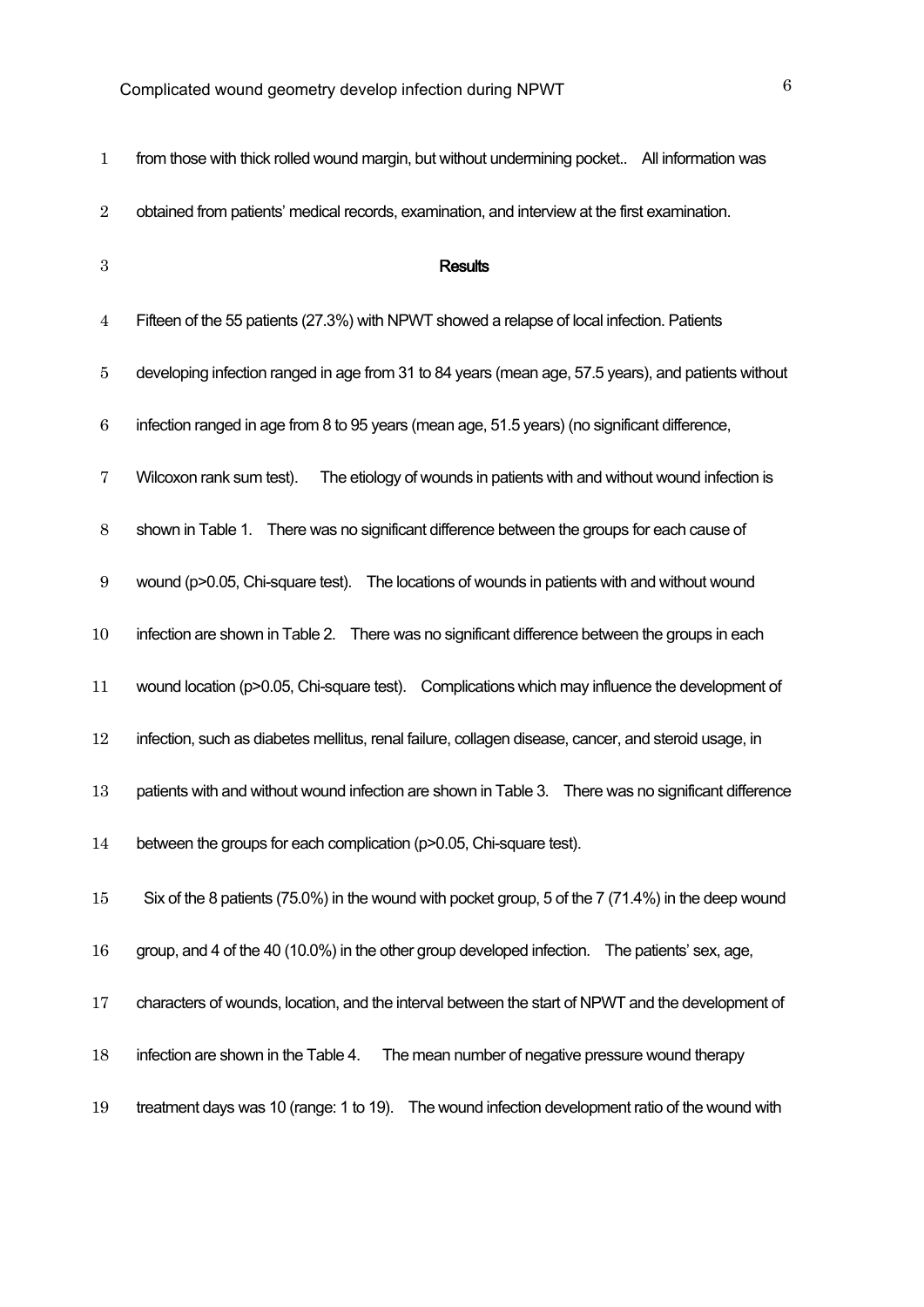| $\mathbf 1$      | pocket and other group revealed a significant difference (p<0.01, chi-square test). That of the deep          |
|------------------|---------------------------------------------------------------------------------------------------------------|
| $\boldsymbol{2}$ | wound and other group also revealed a significant difference (p<0.05, chi-square test).                       |
| $\boldsymbol{3}$ | <b>Discussion</b>                                                                                             |
| $\overline{4}$   | NPWT has become a widely accepted device to assist in optimizing the management of open                       |
| 5                | wounds [1-3, 5]. The application of controlled subatmospheric pressure promotes wound healing                 |
| $\boldsymbol{6}$ | by removing excessive exudates, increasing blood flow, and decreasing bacterial colonization [4, 6].          |
| 7                | However, with the widespread use of this technique, some related complications after and during               |
| $8\,$            | NPWT have been described, including: wound infection due to sponge retention, massive bleeding,               |
| $9\,$            | infectious erosion of aorta, and severe soft tissue infection [17-10].<br>Our study showed that 27.3%         |
| 10               | of patients with NPWT had relapsed local infection.<br>According to the wound shapes, wounds with             |
| 11               | complicated shapes were significantly more likely to develop infection compared to those with a               |
| 12               | simple shape.                                                                                                 |
| 13               | Generally, all open wounds have bacteria and many wounds involve colonization, and the amount of              |
| 14               | bacteria can be minimized through adequate cleaning of the wound, absorption of drainage, and                 |
| $15\,$           | debridement if necessary [11].<br>Mouës et al. performed a clinical trial to compare the efficacy of          |
| 16               | vacuum therapy with conventional moist gauze therapy, and concluded that vacuum therapy does                  |
| 17               | not decrease the number of bacteria colonizing the wound. <sup>4</sup><br>When a bacterial colony develops in |
| 18               | an open wound during NPWT, it can be controlled by the removal of exdate, improvement of blood                |
| 19               | supply, and stimulation of the cellular proliferation of reparative granulation tissue [12]. However,         |
| 20               | these benefits of NPWT may cause the growth of a bacterial colony, resulting in the wound infection           |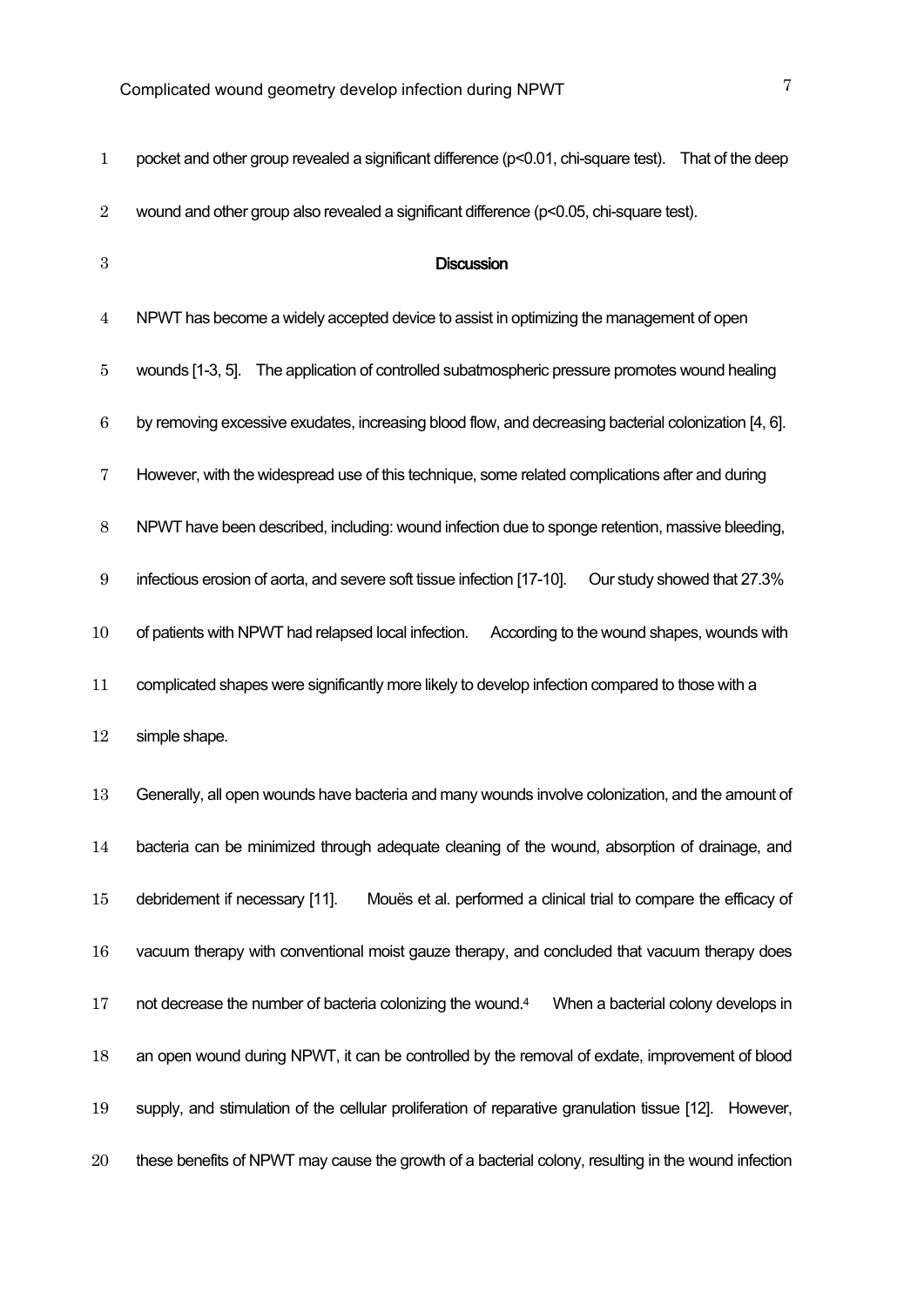| $\mathbf{1}$     | in cases involving complicated shapes. The proliferation of granulation and tight contact owing to    |
|------------------|-------------------------------------------------------------------------------------------------------|
| $\boldsymbol{2}$ | the negative pressure facilitate early wound adhesion, especially, in the inner wall of a pocket and  |
| $\boldsymbol{3}$ | This phenomenon may confine the bacterial colony to the<br>narrow fistulae of a deep wound.           |
| $\overline{4}$   | granulation, which can represent a focus of infection, because an entrapped bacterial colony cannot   |
| 5                | be cleansed and exudate cannot be drained. Consequently, wound infection develops as the              |
| $\boldsymbol{6}$ | bacterial colony worsens to the critical colonization level (Figure 3). The same mechanism is         |
| 7                | thought to be a cause of deep wound infection. When early closure of the superficial layer of a       |
| 8                | deep wound occurs due to insufficient insertion of the sponge, the entrapped bacterial colony will    |
| 9                | induce wound infection (Figure 4). Citak et al. reported a case of necrotizing fasciitis in a patient |
| 10               | who underwent NPWT for the treatment of a deep pressure ulcer, and concluded that the use of          |
| 11               | NPWT for grade four sores may have deleterious consequences for the patient [10].<br>This             |
| 12               | complication also developed in a case with a deep wound.  The sponge should be inserted into the      |
| 13               | pocket while not allowing the walls to adhere to reduce the risk of wound infection. Besides, if foam |
| 14               | removal is not performed properly, a retained piece of sponge may also result in a focus of wound     |
| $15\,$           | infection (Figure 4) [4]. Careful washing and observation are required at dressing change.            |
| 16               | We believe that only careful inspection on dressing change and the clinical monitoring of patients'   |
| 17               | conditions may prevent such local infection. We are not of the opinion that NPWT should never be      |
| 18               | applied for wounds with complicated shapes. However, when infectious signs are noted, cleansing,      |

wet-to-dry dressing or irrigation, and surgical debridement if necessary should be performed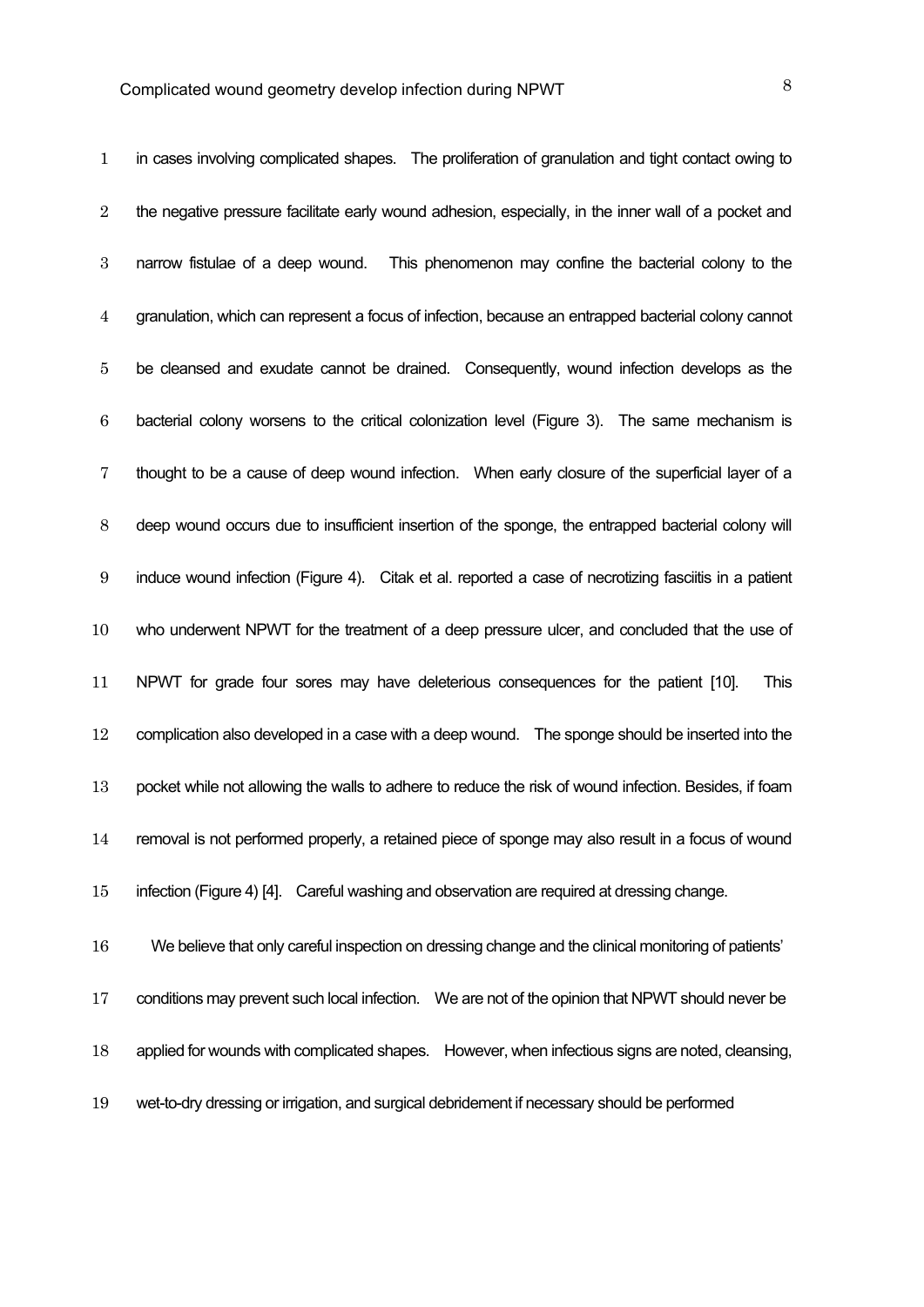| $\mathbf{1}$     | following discontinuation of NPWT. Negative pressure wound therapy with continuous irrigation       |  |  |  |  |  |  |
|------------------|-----------------------------------------------------------------------------------------------------|--|--|--|--|--|--|
| $\overline{2}$   | should be recommended for the treatment of wounds with complicated shapes at first.                 |  |  |  |  |  |  |
| $\boldsymbol{3}$ | Conclusion                                                                                          |  |  |  |  |  |  |
| 4                | NPWT technique is a straightforward and effective means of wound management. However,               |  |  |  |  |  |  |
| $\overline{5}$   | complicated shapes of wound are more likely to develop infectious complications during the          |  |  |  |  |  |  |
| $6\phantom{.}6$  | management of NPWT. More careful wound observation is required to discover the signs of infection   |  |  |  |  |  |  |
| 7                | in an early stage.                                                                                  |  |  |  |  |  |  |
| $8\,$            |                                                                                                     |  |  |  |  |  |  |
| 9                | Disclosures: This manuscript has not benefited from any source of funding support or grant, and the |  |  |  |  |  |  |
| 10               | authors have no conflicting financial interest.                                                     |  |  |  |  |  |  |
| 11               | Ethical Considerations: The procedures were in accordance with the Ethical Standards and Internal   |  |  |  |  |  |  |
| 12               | Review Board of our institutional committee (National Hospital Organization Nagasaki Medical        |  |  |  |  |  |  |
| 13               | Center) on human experimentation in 2011.                                                           |  |  |  |  |  |  |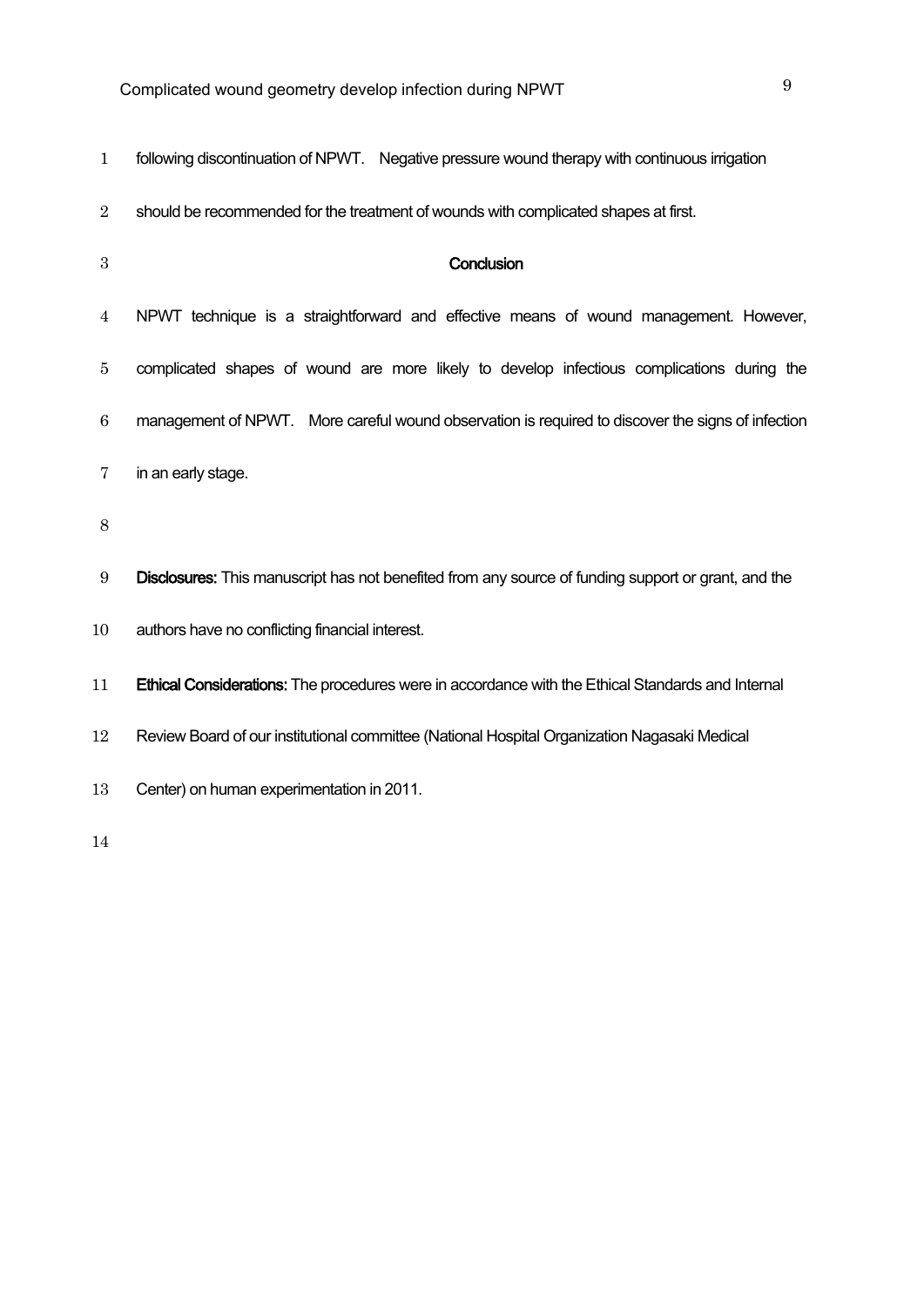| $\mathbf{1}$     |    | <b>References</b>                                                                             |  |  |  |  |  |
|------------------|----|-----------------------------------------------------------------------------------------------|--|--|--|--|--|
| $\boldsymbol{2}$ | 1) | Bapat V, El-Muttardi N, Young C, et al. Experience with Vacuum-assisted closure of sternal    |  |  |  |  |  |
| $\boldsymbol{3}$ |    | wound infections following cardiac surgery and evaluation of chronic complications associated |  |  |  |  |  |
| $\overline{4}$   |    | with its use.J Card Surg. 23 (2008)227-233.                                                   |  |  |  |  |  |
| 5                | 2) | Canavese F, Krajbich JI.Use of vacuum assisted closure in instrumented spinal deformities     |  |  |  |  |  |
| 6                |    | for children with postoperative deep infections. Indian J Orthop. 44 (2010)177-183.           |  |  |  |  |  |
| 7                | 3) | Tamhankar AP, Ravi K, Everitt NJ. Vacuum assisted closure therapy in the treatment of mesh    |  |  |  |  |  |
| 8                |    | infection after hernia repair.Surgeon. 7(2009)316-318.                                        |  |  |  |  |  |
| 9                | 4) | Moues CM, van den Bemd GJ, Heule F, Hovius SE. Comparing conventional gauze therapy to        |  |  |  |  |  |
| 10               |    | vacuum-assisted closure wound therapy: a prospective randomised trial. J Plast Reconstr       |  |  |  |  |  |
| 11               |    | Aesthet Surg. 60 <sup>®</sup> 2007)672-681.                                                   |  |  |  |  |  |
| 12               | 5) | Argenta, L., & Morykwas, M. Vacuum-assisted closure: A new method for wound control and       |  |  |  |  |  |
| 13               |    | treatment. Clinical experience. 38(1997)5 63-576.                                             |  |  |  |  |  |
| 14               | 6) | Greer SE, Duthie E, Cartolano B, et al. Techniques for applying subatmospheric pressure       |  |  |  |  |  |
| 15               |    | dressing to wounds in difficult regions of anatomy.J Wound Ostomy Continence Nurs.            |  |  |  |  |  |
| 16               |    | 26(1999)250-253.                                                                              |  |  |  |  |  |
| 17               | 7) | Saeed MU, Kennedy DJ.A retained sponge is a complication of vacuum-assisted closure           |  |  |  |  |  |
| 18               |    | therapy. Int J Low Extrem Wounds. 6(2007)153-154.                                             |  |  |  |  |  |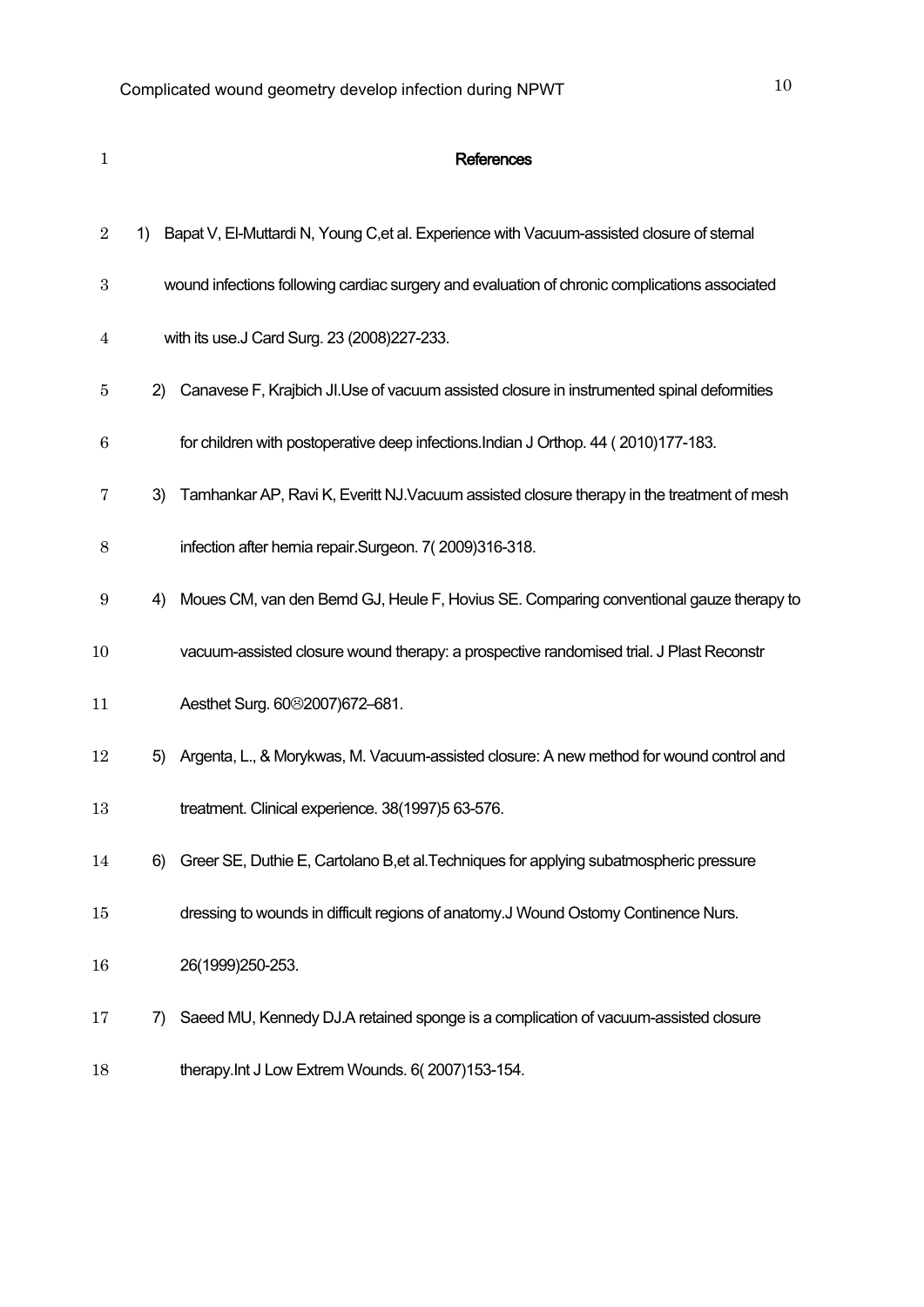| $\mathbf{1}$     | 8) | Kiessling AH, Lehmann A, Isgro F, Moritz A. Tremendous bleeding complication after             |
|------------------|----|------------------------------------------------------------------------------------------------|
| $\overline{2}$   |    | vacuum-assisted sternal closure. J Cardiothorac Surg. 6(2011)16.                               |
| $\boldsymbol{3}$ | 9) | Grauhan O, Navarsadyan A, Hussmann J, Hetzer R.Infectious erosion of aorta ascendens           |
| 4                |    | vacuum-assisted therapy of mediastinitis. Interact Cardiovasc Thorac Surg.<br>durina           |
| 5                |    | 11(2010)493-494.                                                                               |
| $\boldsymbol{6}$ |    | 10) Citak M, Backhaus M, Meindl R, et al. Rare complication after VAC-therapy in the treatment |
| 7                |    | of deep sore ulcers in a paraplegic patient. Arch Orthop Trauma Surg. 130(2010)1511-1514.      |
| $8\,$            |    | 11) Schultz GS, Sibbald RG, Falanga V, et al. Wound bed preparation: a systematic approach to  |
| $9\,$            |    | wound management. Wound Repair Regen. 11 Suppl 1(2003)S1-28.                                   |
| 10               |    | 12) Mehbod AA, Ogilvie JW, Pinto MR, et al.Postoperative deep wound infections in adults after |
| 11               |    | spinal fusion: management with vacuum-assisted wound closure. J Spinal Disord Tech.            |
| 12               |    | 18(2005)14-17.                                                                                 |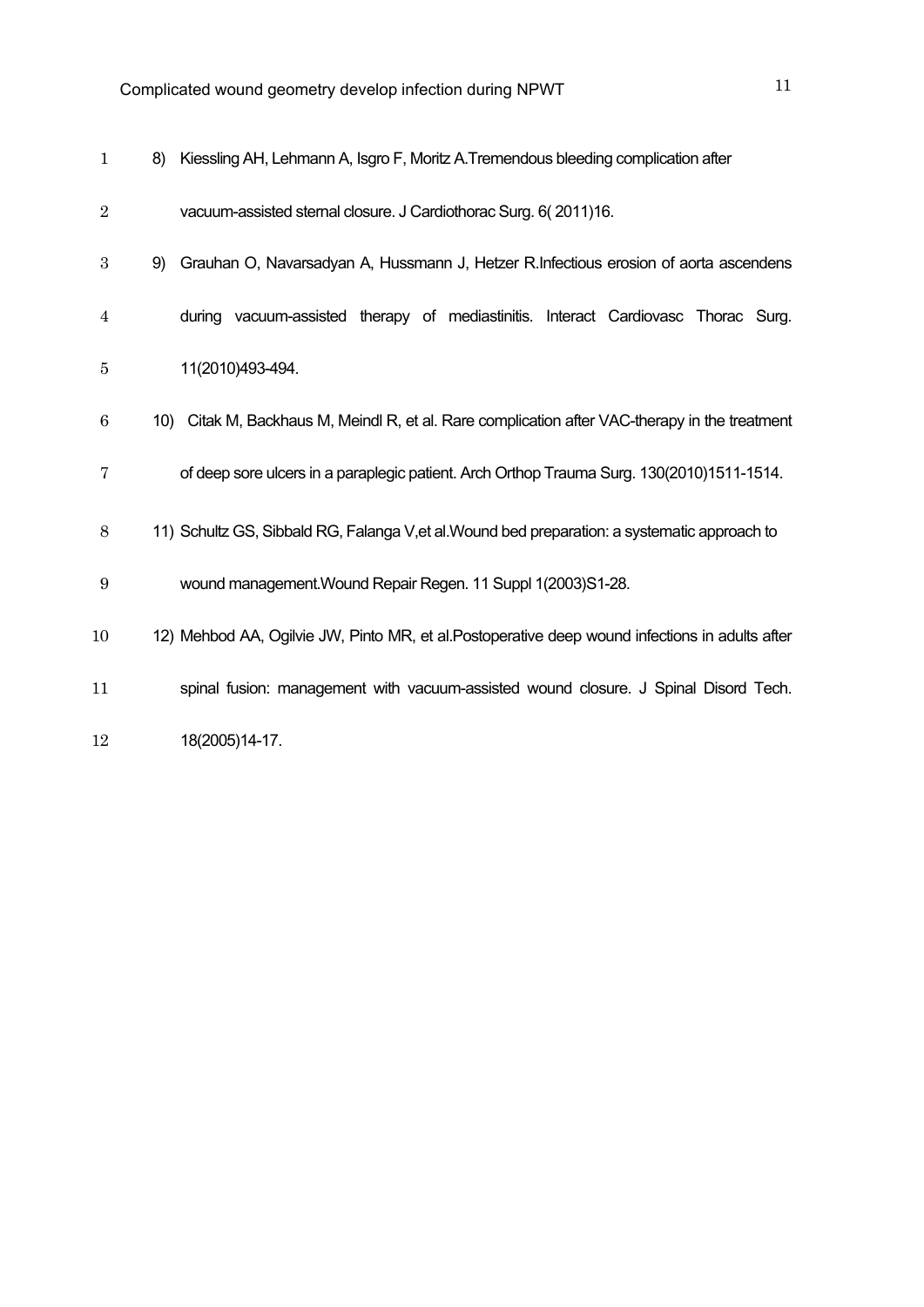#### Legends

- 2 Table 1: The cause of wounds in patients with and without wound infection
- Table 2: The location of wounds in patients with and without wound infection
- Table 3: The complications which influence on development of infection in patients with and without
- wound infection
- Table 4: Cases of wound infection development during NPWT
- Figure 1: Wound diagnosis in patients who received NPWT (N=55)
- Figure 2: Wound shape in patients who received NPWT
- Figure 3: Mechanism of infection development in wounds with a pocket during NPWT
- Figure 4: Mechanism of infection development in deep wounds during NPWT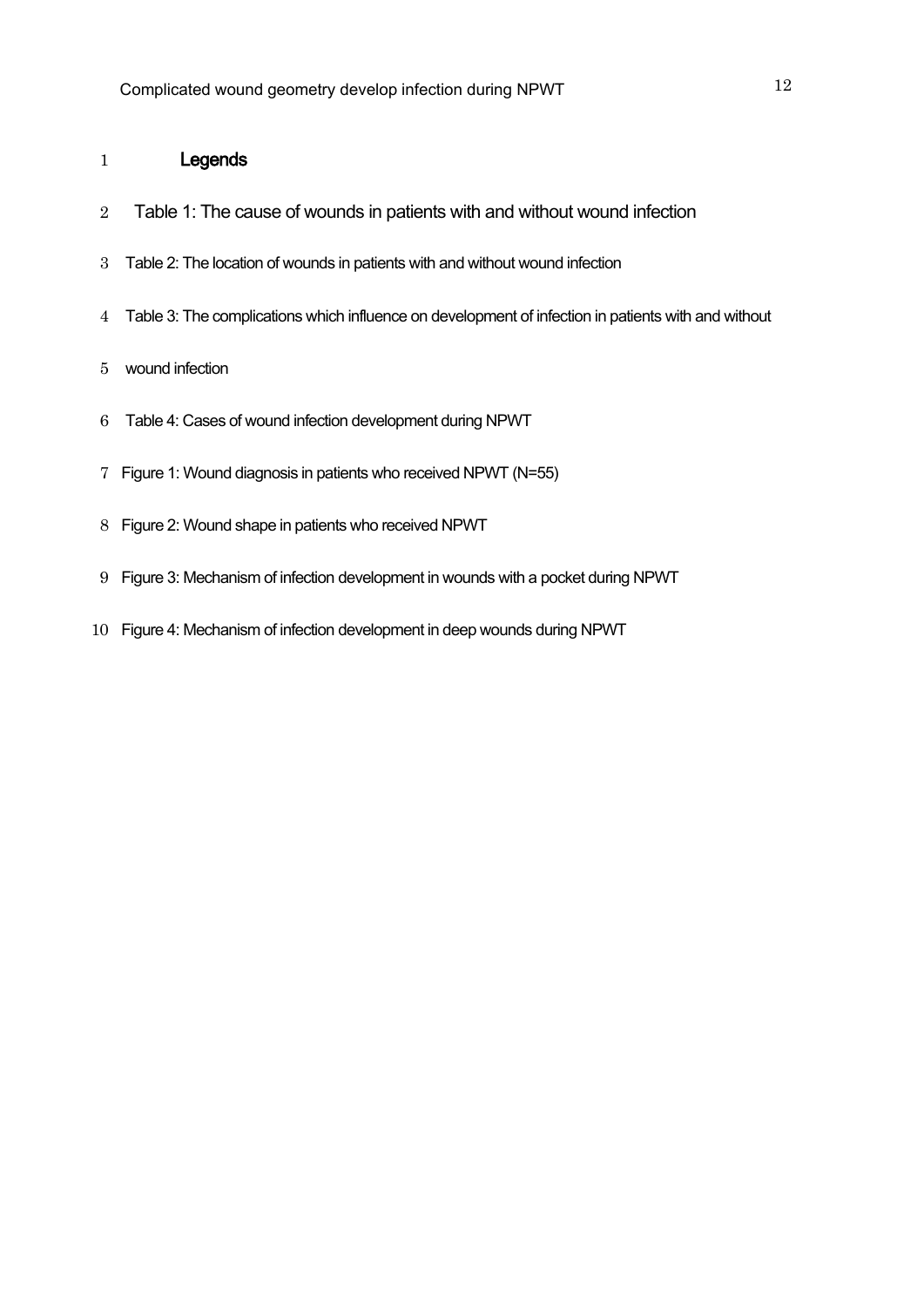### Table 1.

The cause of wounds in patients with and without wound infection

|                      | Pressure | Infection | Trauma | Ischemia | Chronic |
|----------------------|----------|-----------|--------|----------|---------|
|                      | ulcer    |           |        |          | ulcer   |
| Infection (15)       |          |           |        |          |         |
| Non-infection (40) 9 |          | 1Δ.       |        |          |         |

### Table 2.

The location of wounds in patients with and without wound infection

|                      | <b>Buttock</b> | <b>Extrimities Trunk</b> |  |
|----------------------|----------------|--------------------------|--|
| Infection (15)       |                | 6                        |  |
| Non-infection (40) 7 |                | 26                       |  |

### Table 3.

The complications which influence on development of infection in patients with and without wound infection

|                       | Diabetes Renal |         | Collagen | Steroid<br>Cancer |       |
|-----------------------|----------------|---------|----------|-------------------|-------|
|                       | mellitus       | failure | disease  |                   | usage |
| Infection (15)        |                |         |          |                   |       |
| Non-infection (40) 17 |                |         |          |                   |       |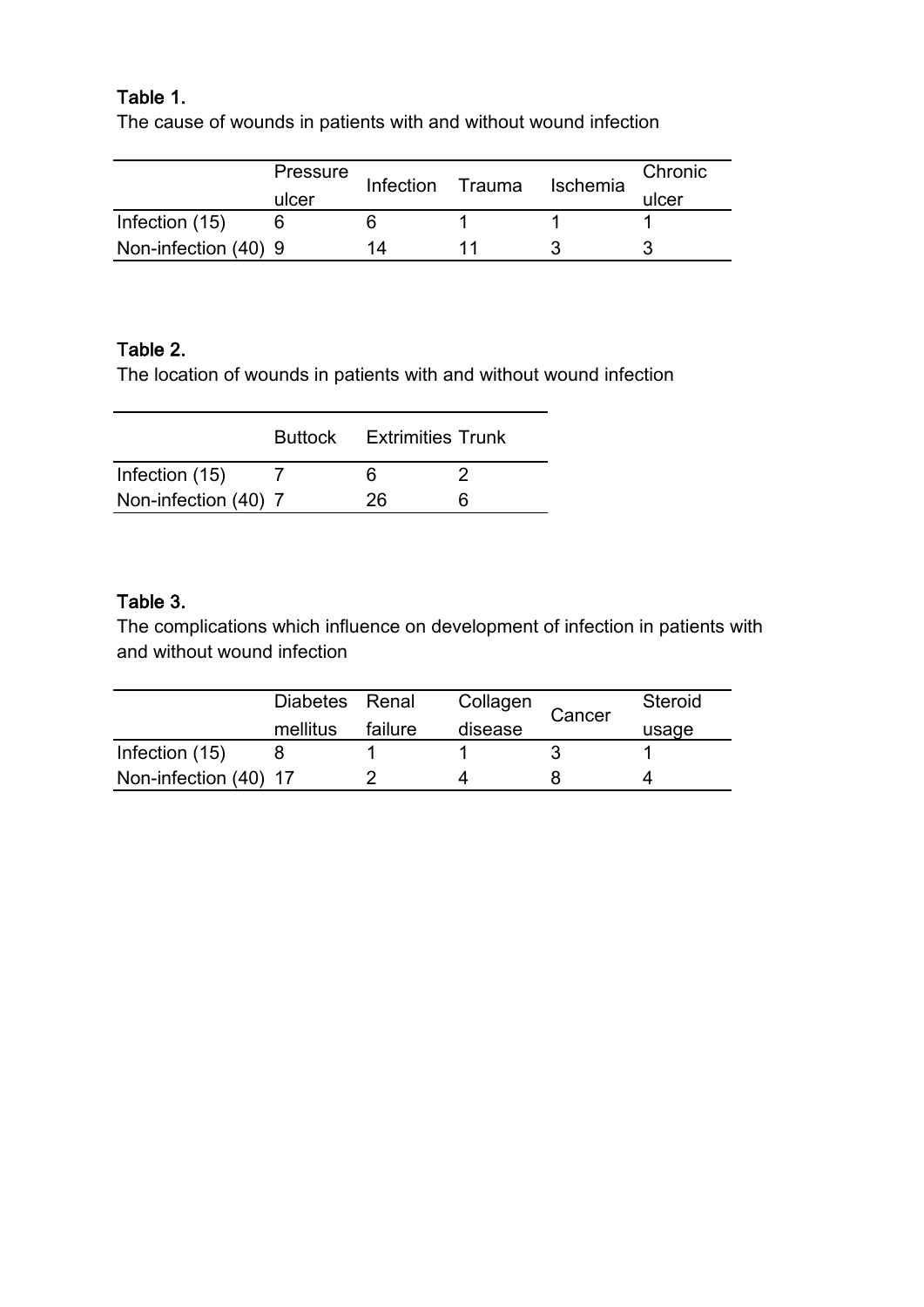### Table 4.

Cases of wound infection development during NPWT

|             | Shape         |     |     |                                  |                              | <b>NPWT</b> |
|-------------|---------------|-----|-----|----------------------------------|------------------------------|-------------|
| Case        | of            | Sex | Age | Wound                            | Location                     | duration    |
|             | wound         |     |     |                                  |                              | (days)      |
| $\mathbf 1$ | Pocket        | M   | 75  | Pressure ulcer                   | Sacrum                       | 15          |
| 2           | Pocket        | M   | 31  | Pressure ulcer                   | <b>Ischial tuberosity 19</b> |             |
| 3           | Pocket        | M   | 57  | Pressure ulcer                   | <b>Ischial tuberosity 14</b> |             |
| 4           | Pocket        | F   | 78  | Sacral pressure<br>ulcer         | Sacrum                       | 11          |
| 5           | Pocket        | М   | 43  | <b>Abscess</b>                   | lliopsoas                    | 8           |
| 6           | Pocket        | M   | 54  | Pressure ulcer                   | Sacrum                       | 12          |
| 7           | Deep          | F   | 40  | Oteomyelitis                     | Trochanter                   | 10          |
| 8           | Deep          | F   | 72  | Post-surgical<br>wound infection | Abdomen                      | 1           |
| 9           | Deep          | F   | 74  | <b>Oteomyelitis</b>              | Foot                         | 11          |
| 10          | Deep          | M   | 61  | Intra-muscular<br>abscess        | Thigh                        | 10          |
| 11          | Deep          | F   | 54  | Gas gangrene                     | Leg                          | 3           |
| 12          | <b>Others</b> | М   | 8   | Laceration                       | Knee                         | 14          |
| 13          | <b>Others</b> | F   | 88  | <b>Ischemic necrosis Toe</b>     |                              | 11          |
| 14          | <b>Others</b> | M   | 70  | Chronic ulcer                    | Leg                          | 8           |
| 15          | <b>Others</b> | М   | 65  | Pressure ulcer                   | Heel                         | 12          |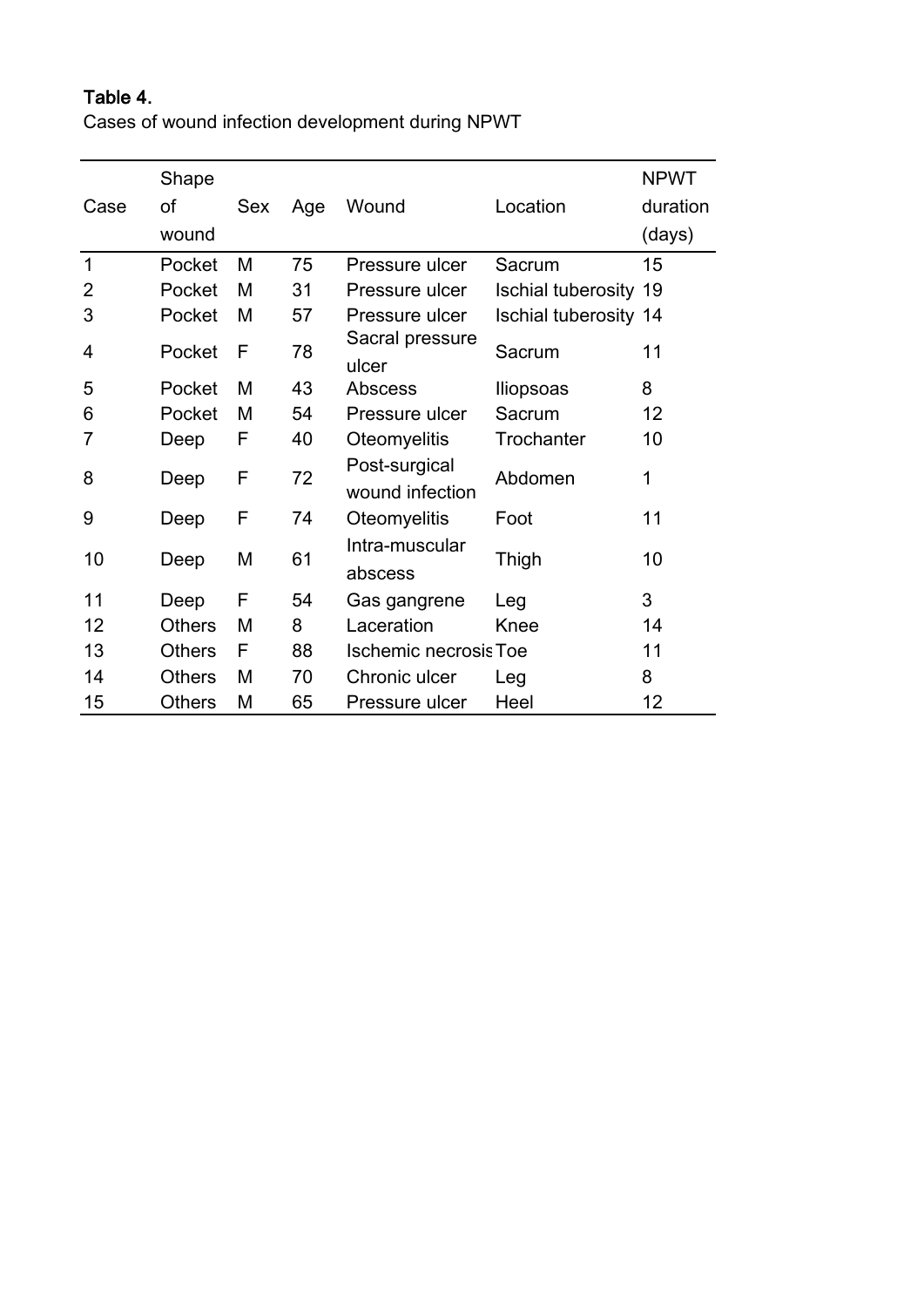

# Figure 1: Wound diagnosis in patients who received NPWT (N=55)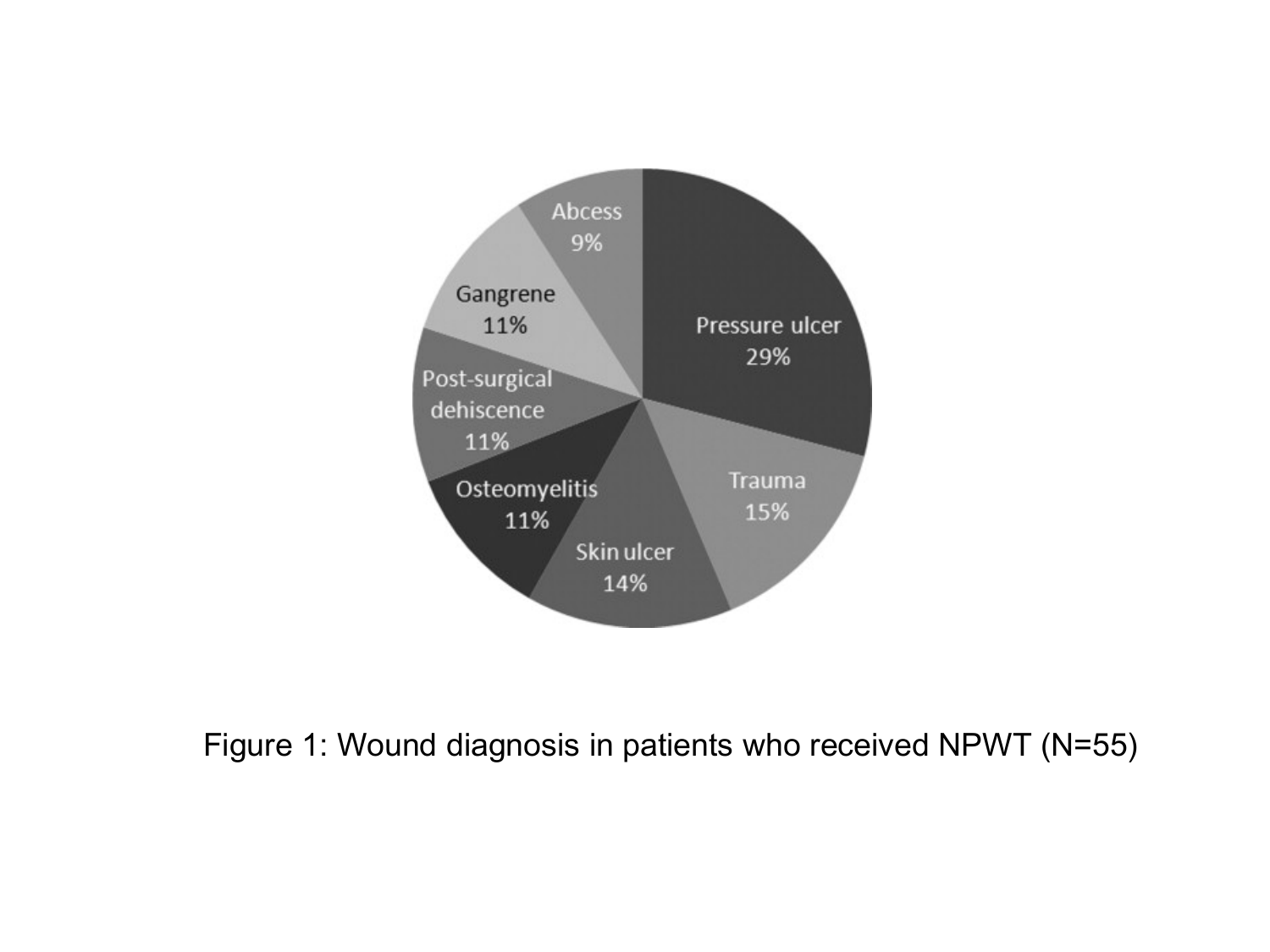

# Figure 2: Wound shape in patients who received NPWT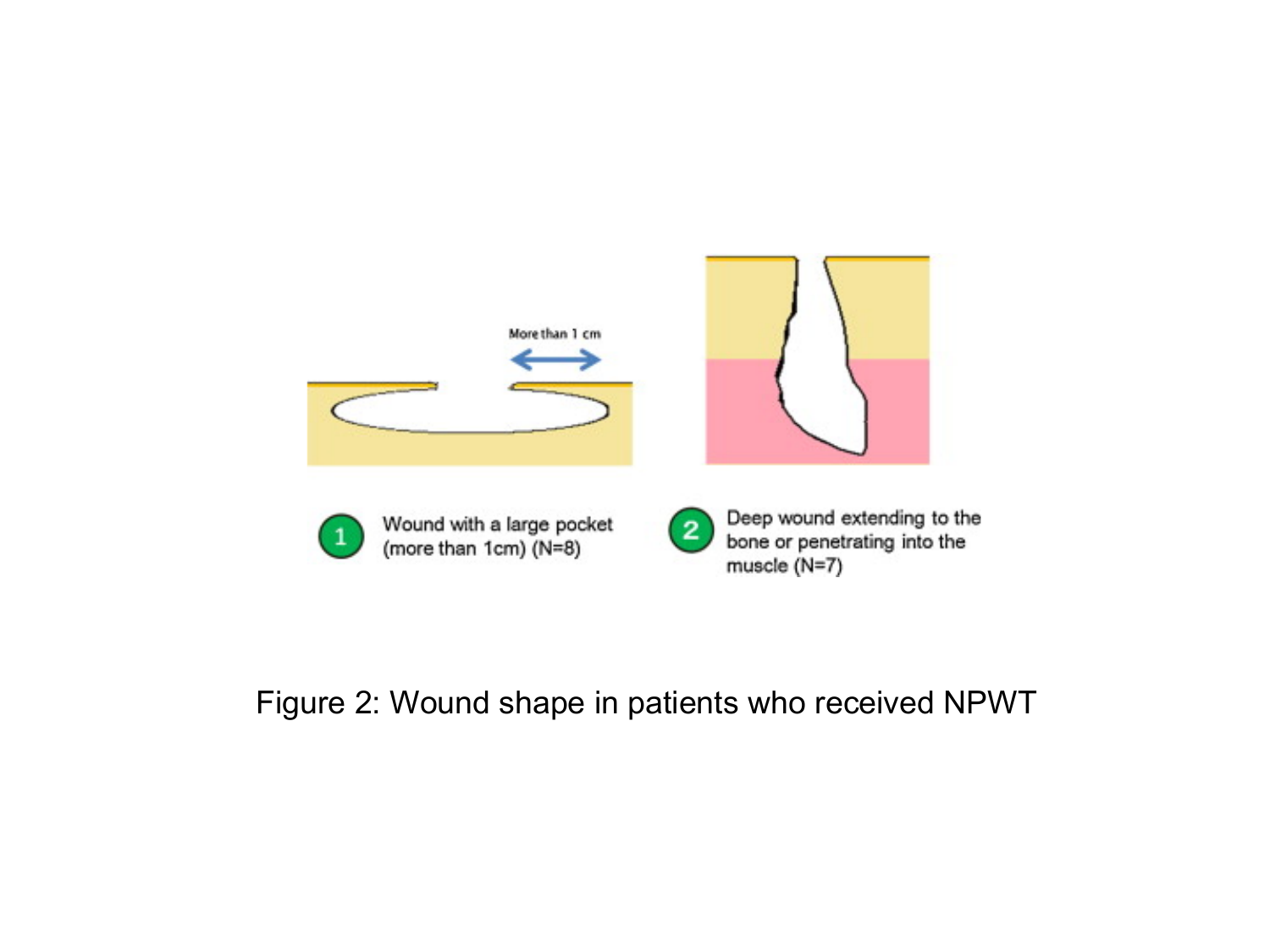



# Figure 3: Mechanism of infection development in wounds with a pocket during NPWT